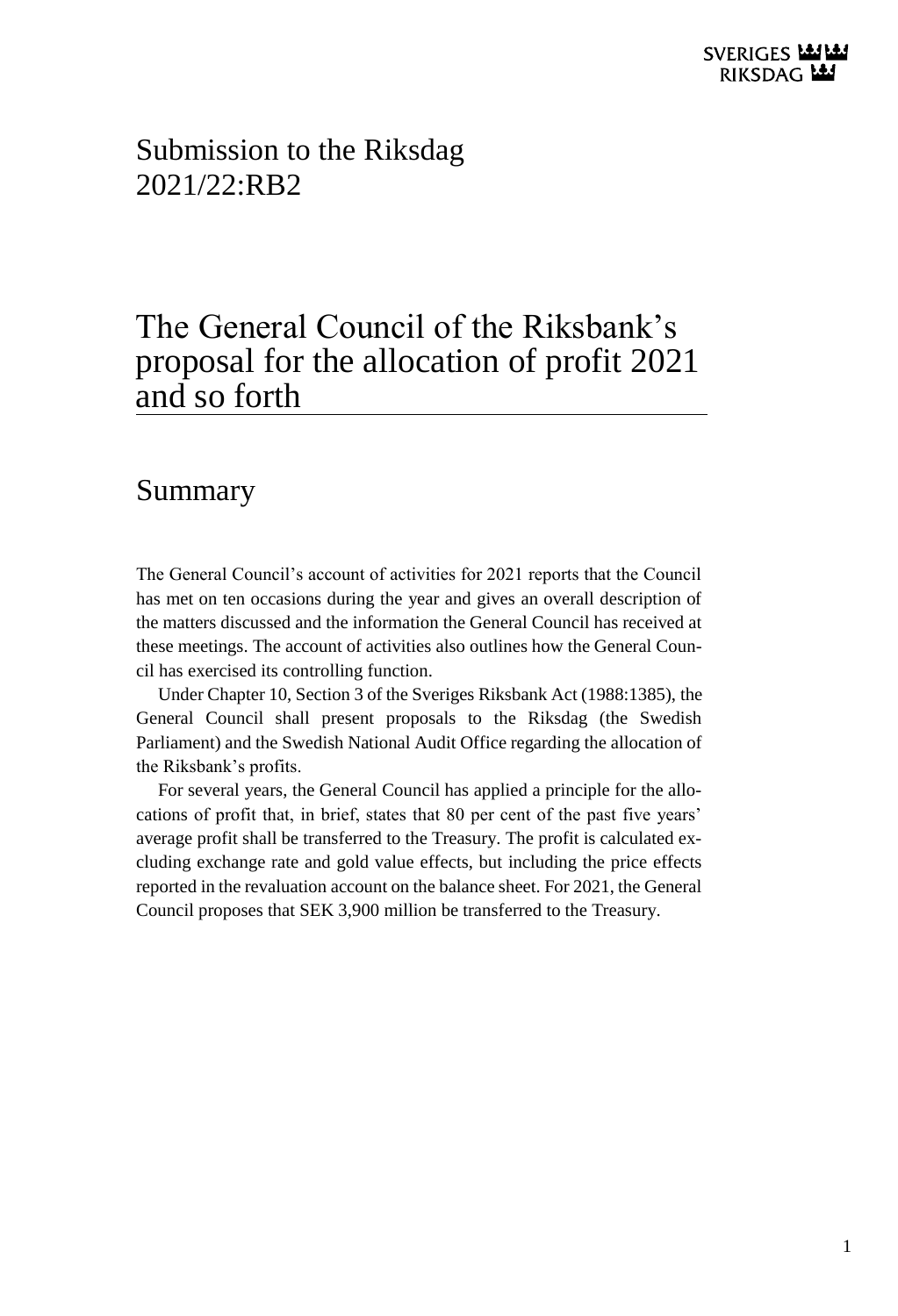# Table of contents

| <i>Annex</i>                                                |  |
|-------------------------------------------------------------|--|
| Calculation of the Riksbank's allocation of profit 2021  11 |  |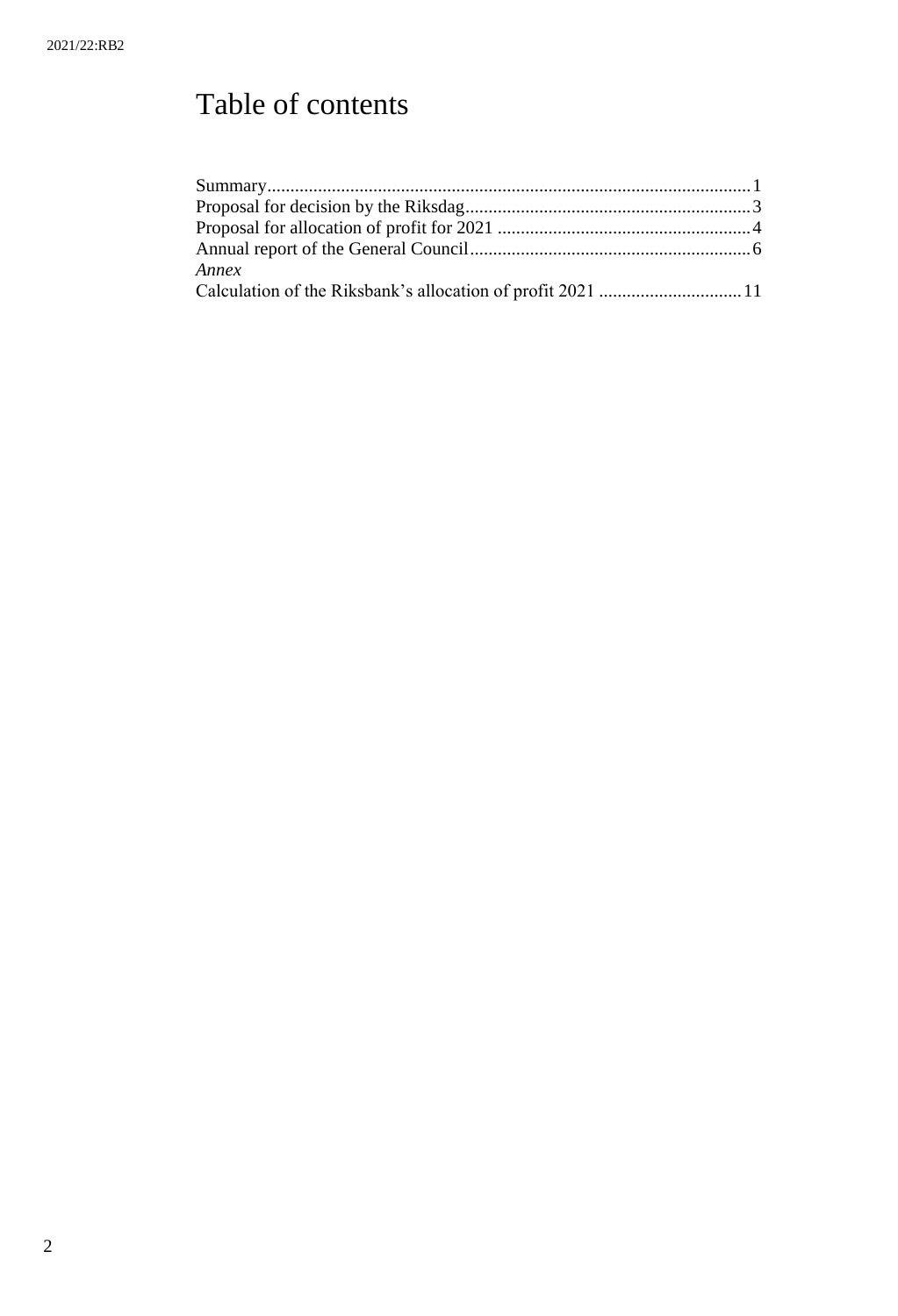# <span id="page-2-0"></span>Proposal for decision by the Riksdag

The Riksbank's profit for 2021 amounts to SEK –36 million. The General Council proposes that the Riksdag adopt the following proposal for the allocation of the Riksbank's profit for the financial year 2021:

- SEK 3,900 million to be transferred to the Treasury.
- SEK 1,293 million to be transferred to the Riksbank's contingency fund.
- SEK 5,229 million to be transferred from the Riksbank's balancing fund.

The General Council also proposes that the transfer to the Treasury be made no later than one week after the Riksdag's decision, most appropriately in connection with the Riksbank's implementation of the weekly open market operation.

Stockholm, 18 February 2022

On behalf of the General Council

SUSANNE EBERSTEIN

#### /Åsa Söder Nilsson

Susanne Eberstein (Chairperson), Michael Lundholm (Vice Chairperson), Hans Hoff, Hans Birger Ekström, Bo Broman, Marie Granlund, Mikael Eskilandersson, Caroline Helmersson Olsson, Roger Tiefensee, Mathias Tegnér and Jonas Jacobsson Gjörtler took part in this decision.

The presenters were Eva Julin and Henrik Gardholm.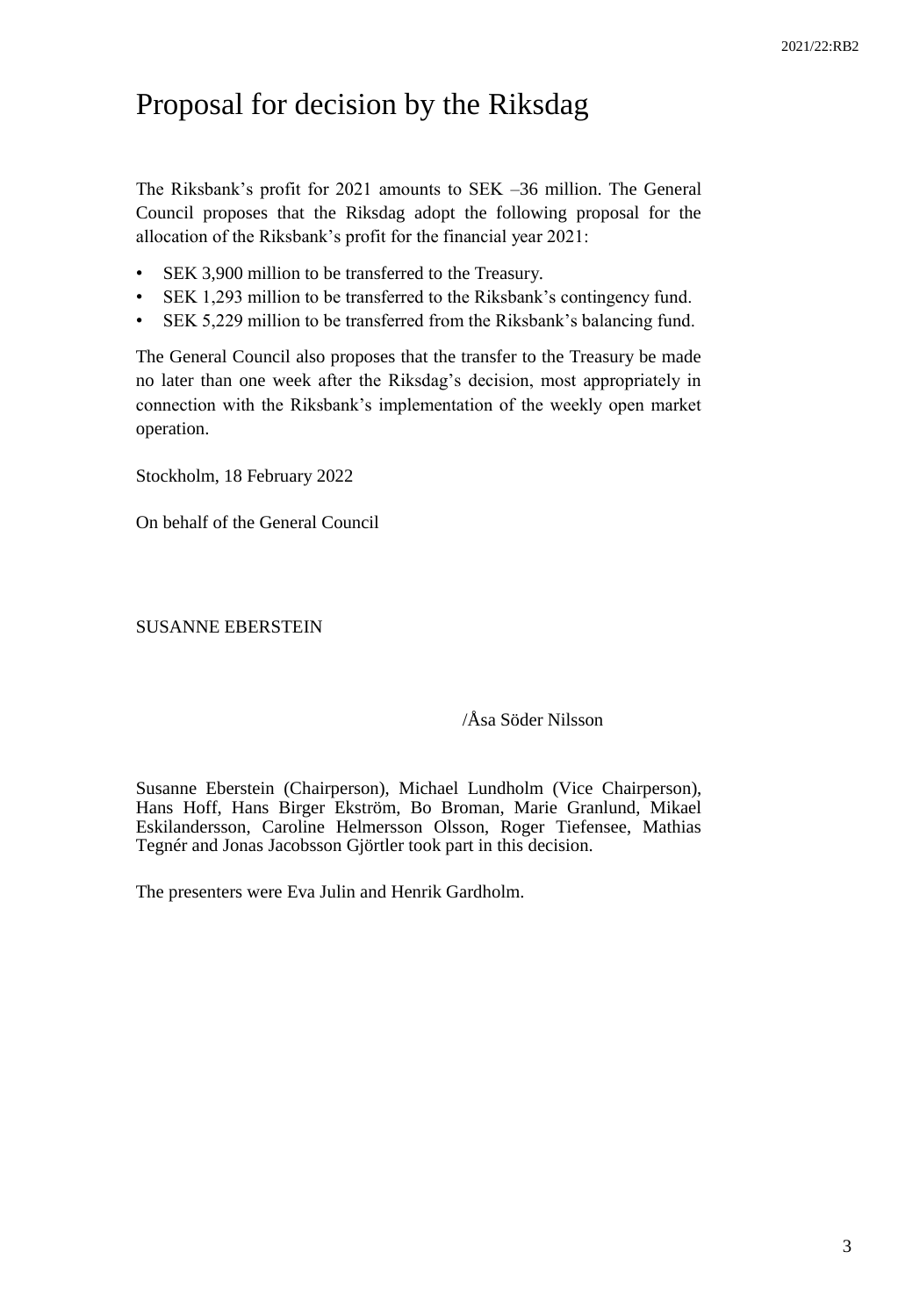## <span id="page-3-0"></span>Proposal for allocation of profit for 2021

When reviewing the Riksbank's management for the year 2020 (report 2020/21:FiU23), the Riksdag approved the General Council of the Riksbank's proposal that the allocation of net income for the year be based on the 1988 principle for the allocation of net income with the supplements to the principle made since then. In brief, this principle entails that 80 per cent of the past five years' average profit shall be transferred to the Treasury. The profit is calculated excluding exchange rate and gold value effects, but including the price effects reported in the revaluation account on the balance sheet. The exchange rate and gold value effects and, normally, 10 per cent of adjusted average profit shall be transferred to the contingency fund. The amount remaining after this shall be transferred to or from the balancing fund. If the result for the year is lower than 10 per cent of the adjusted average result, an amount corresponding, at most, to the profit for the year shall be transferred to the contingency fund. The General Council applies the same basis for calculation for 2021.

The General Council has received a report for the 2021 financial year from the Executive Board (in accordance with Chapter 10, Section 3 of the Sveriges Riksbank Act [1988:1385]). The General Council notes that the Riksbank reports a loss of SEK –36 million for 2021. The result does not include any financial risk provision. In accordance with the principle for the allocation of profits, the following adjustments are made when calculating the profit/loss used as a basis for the transfer:

- The reported profit has been positively affected by an exchange rate gain of SEK 1,293 million. This profit is excluded from the calculation, which lowers the adjusted profit.
- The accounting profit was not affected by any gold value effect and therefore no adjustment was made for such an effect.
- A loss of SEK 8,400 million was recorded as a price effect decrease in the revaluation account on the balance sheet. The General Council has included this loss when calculating the allocation of the net income.

In accordance with the account below, the General Council proposes that SEK 3,900 million be transferred to the Treasury.

The exchange rate gain is transferred to the contingency fund. As the result for the year is negative, 10 per cent of the average adjusted profit will not be transferred to the contingency fund. As the proposed transfer, together with the transfer to the contingency fund, is higher than the reported result for the year, it is proposed that the difference of SEK 5,299 million be transferred from the balancing fund. The calculation on which the proposed allocation of profit is based can be found in the Appendix.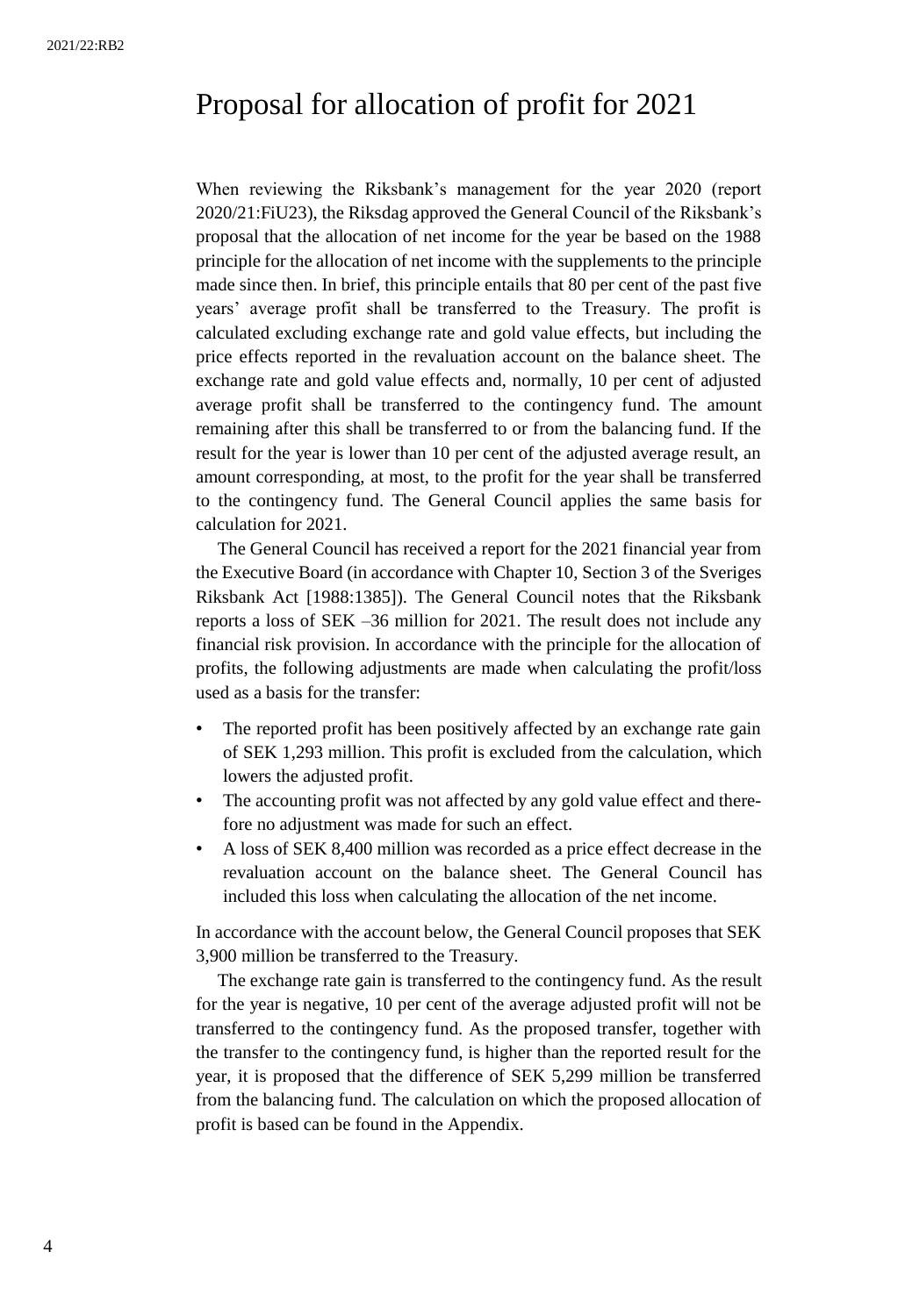In conjunction with its annual examination of the Riksbank's annual report, the Swedish National Audit Office has also examined the proposed allocation of profit, even though the National Audit Office has no obligation to comment in the proposal itself. The National Audit Office has not noted any deviations from the applied principle for the allocation of profit.

Profit for 2021 amounts to SEK –36 million. The General Council decided, on 18 February 2022, to submit the following proposal for the allocation of the Riksbank's financial result:

- SEK 3,900 million to be transferred to the Treasury.
- SEK 1,293 million to be transferred to the Riksbank's contingency fund.
- SEK 5,229 million to be transferred from the Riksbank's balancing fund.

The General Council also proposes that the transfer to the Treasury be made no later than one week after the Riksdag's decision, most appropriately in connection with the Riksbank's implementation of the weekly open market operation.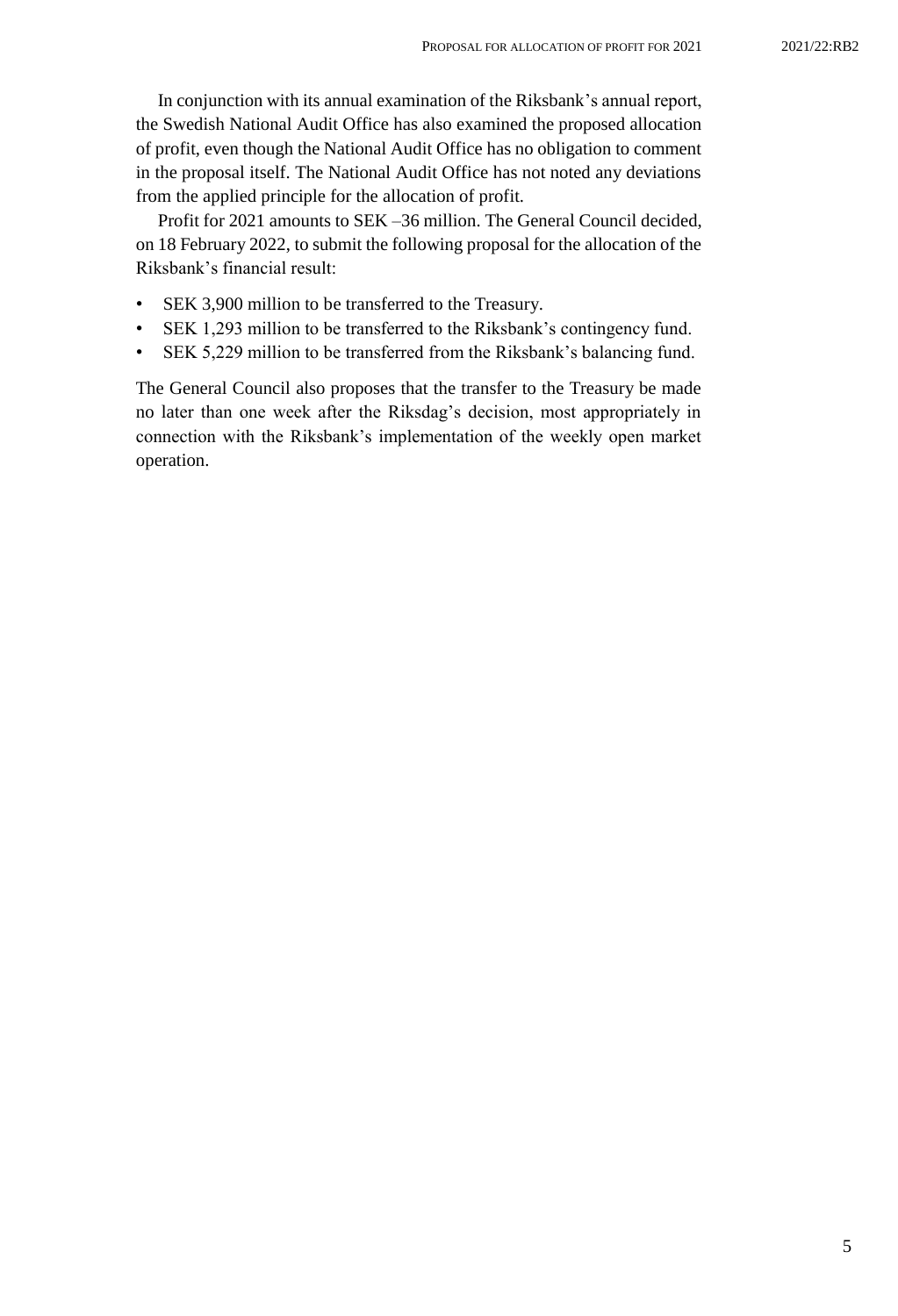### <span id="page-5-0"></span>Annual report of the General Council

The General Council consists of eleven members and as many deputies. Following general elections, the Riksdag appoints members and deputies for a term of office of four years. The General Council selects a Chairperson and a Vice Chairperson from among its members.

In 2021, the General Council consisted of the following members: Susanne Eberstein (Chairperson), Michael Lundholm (Vice Chairperson), Hans Hoff, Hans Birger Ekström, Bo Broman, Marie Granlund, Peter Helander, Ali Esbati, Chris Heister, Mikael Eskilandersson and Caroline Helmersson Olsson.

Deputy members over the year were Agneta Gille, Jonas Jacobsson Gjörtler, Thomas Strand, Sofia Fölster (until 23 February), Malin Löfsjögård (from 19 March), Josef Fransson, Mathias Tegnér, Roger Tiefensee, ClasGöran Carlsson, Maria Plass, Sammy Almedal and Agneta Börjesson.

### The General Council's tasks

The General Council appoints the members of the Riksbank's Executive Board and determines their salaries and other terms of appointment. The General Council also adopts the Riksbank's Rules of Procedure, which specify the Riksbank's overall organisation, and regulates certain managerial and decision-making matters. The General Council also determines the design of banknotes and coins.

The General Council submits proposals to the Riksdag concerning the allocation of the Riksbank's profits and makes a recommendation to the Riksdag with regard to the discharge from liability of the members of the Executive Board.

According to the preparatory works to amendments to the Sveriges Riksbank Act (1988:1385), the General Council also has the task of monitoring and controlling how the Riksbank conducts its activities and how the members of the Executive Board manage its business. The Chairperson and Vice Chairperson may attend and speak at the Executive Board's meetings, but they do not have the right to vote or make proposals. The General Council also has an audit function whose work is carried out by external consultants.

The Executive Board consults with the General Council on reports and formal communications with proposals to the Riksdag and the Government regarding amendments to statutes or other central government measures. In addition, the General Council submits consultation responses within its field of competence.

The Chairperson and Vice Chairperson usually submit an account of the General Council's work to the Riksdag Committee on Finance twice per year.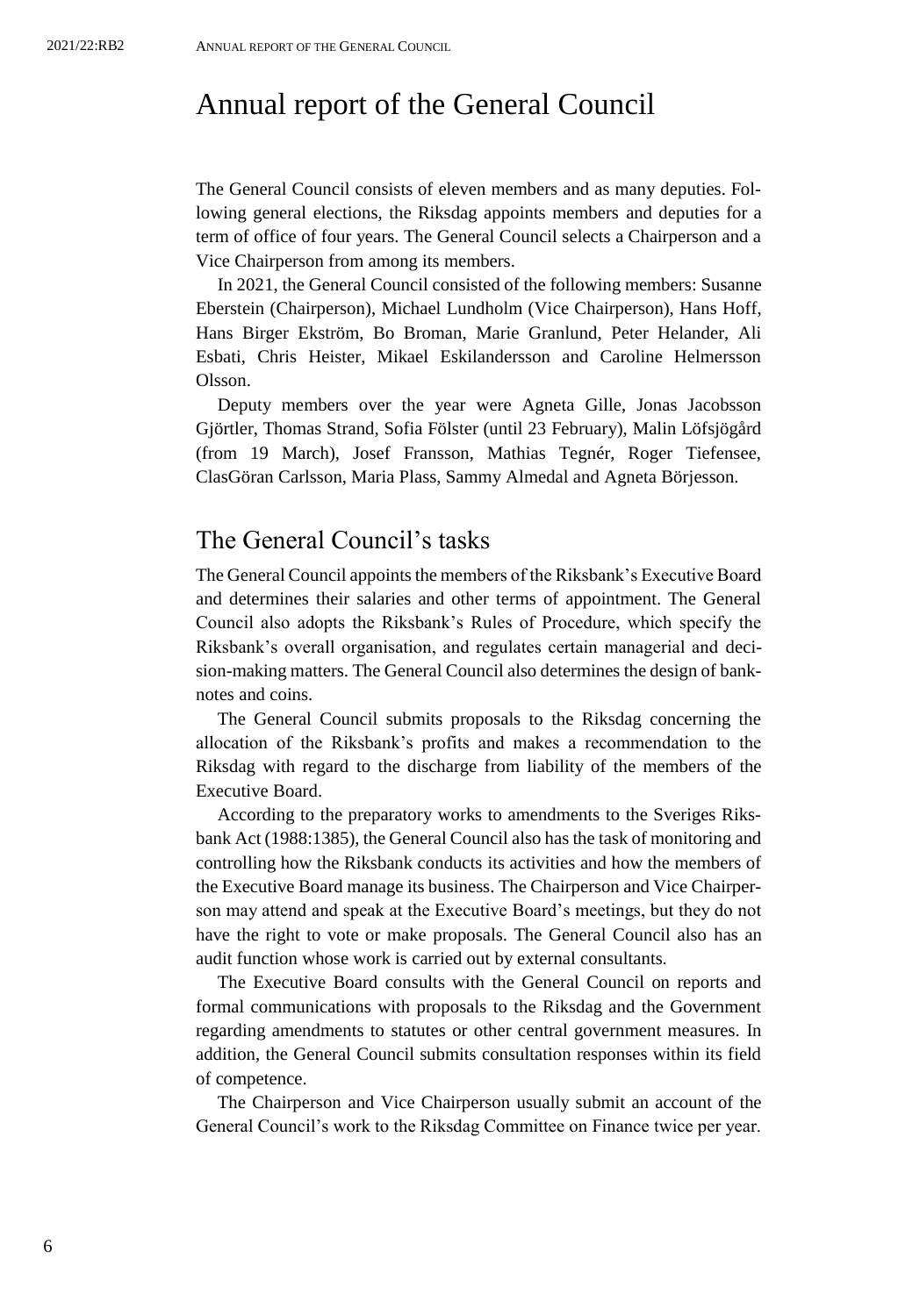### The General Council's activities in 2021

The General Council met on ten occasions during the year.

#### **The coronavirus pandemic**

During the year, the Riksbank's crisis management remained active until November. The work of the General Council was affected in that most of its meetings were held in the form of hybrid meetings, with only a few participants present physically, while others participated digitally. However, the last two meetings of the year could be held on-site in the Riksbank's premises, as the Riksbank had gradually returned to the office as main workplace. However, individual members who were unable to attend physically could participate digitally.

At its meetings over this entire period, the General Council received information from the Executive Board and the crisis management group on how operational work had been adapted to limit the spread of infection, the policy measures the Executive Board had adopted to alleviate the effects of the pandemic on the economy, and on the situation for cash management. The General Council also received information on how the Riksbank was planning the return to working more at the office than at home, as well as on the project Sustainable Working Methods, which has partly been brought to the fore by the working methods developed during the pandemic.

#### **Members of the Executive Board**

At its meeting on 20 August, the General Council decided to extend the mandate for Per Jansson with a term of office of six years from 1 January 2022.

The General Council made decisions during the year on the terms of employment of Executive Board members and took a position on their external assignments.

#### **Submissions to the Riksdag**

No matter concerning consultation with the Executive Board on submissions to the Riksdag was considered during the year.

#### **Consultation responses**

The General Council may submit opinions on consultation documents concerning the General Council's area of responsibility. The General Council did not submit any consultation responses in 2021.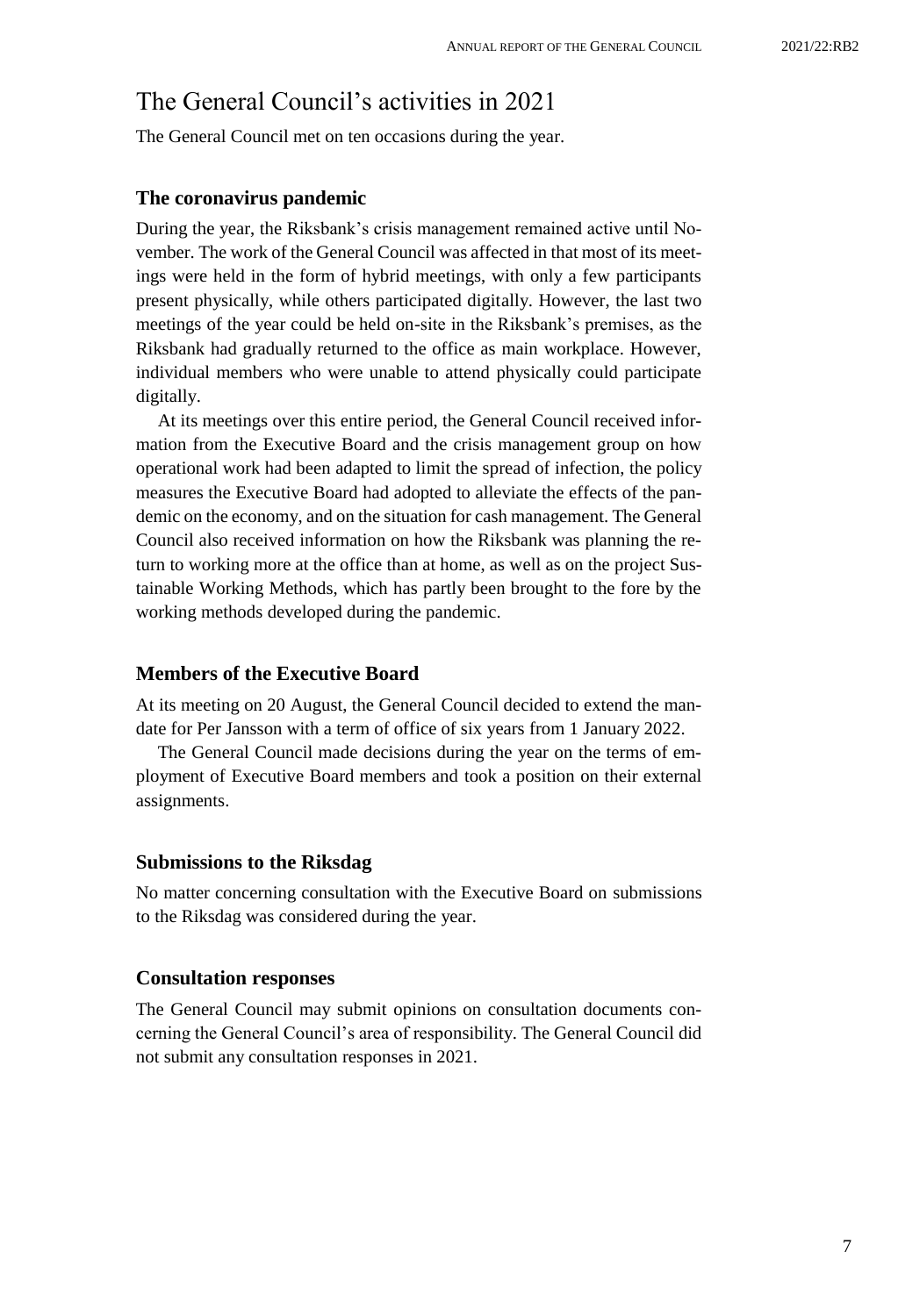#### **A new Sveriges Riksbank Act**

During the year, the General Council received information on the Riksbank's work in responding to the Riksbank Inquiry's proposal for a new Sveriges Riksbank Act and on the preparations for dealing with the consequences if the law is adopted in accordance with the proposal. Information was also provided on the Legal Secretariat's in-depth legal assessment of the proposal's compatibility with EU law and on the impact of the proposal on the General Council.

#### **The Riksbank's Rules of Procedure**

At its meeting in December, the General Council decided on an adjustment to the Riksbank's Rules of Procedure concerning the organisation of IT operations.

#### **Follow-up on the work of the Executive Board**

The General Council performed part of its controlling function in that the Chairperson and Vice Chairperson monitored the work of the Executive Board during the year, for example by exercising their right to attend formal and informal meetings of the Executive Board.

The General Council also scrutinised the Executive Board via its audit function. KPMG AB has undertaken the assignment on behalf of the General Council since 2019. In 2021, this agreement was extended for a further two years, until 31 July 2023. The General Council annually establishes a plan for the audit function's work. Over the year, KPMG reported its review of the Executive Board's exercise of duty and compliance with the Rules of Procedure, as well as its review of the Riksbank's pandemic crisis management in 2020. KPMG did not find any material shortcomings in any of these audits.

During the year, the General Council decided to conduct two reviews in addition to the audit plan. Firstly, the impact of organisational changes on compliance and information security was evaluated. Secondly, the issue of possible conflicts of interest in connection with the Executive Board's decision to purchase corporate bonds was investigated. The first review, which was presented at the General Council meeting in May, resulted in some reflections that the Riksbank may consider in its ongoing development work. The second review was presented at the December meeting, together with a legal investigation by the General Council's office function. The General Council endorsed the assessment that there was no conflict of interest and concluded that no further action was required.

The General Council was also informed about the Swedish National Audit Office's annual examination of the Riksbank's activities. The Swedish National Audit Office reported its results to the General Council both ahead of and in conjunction with the General Council's decision on its proposal for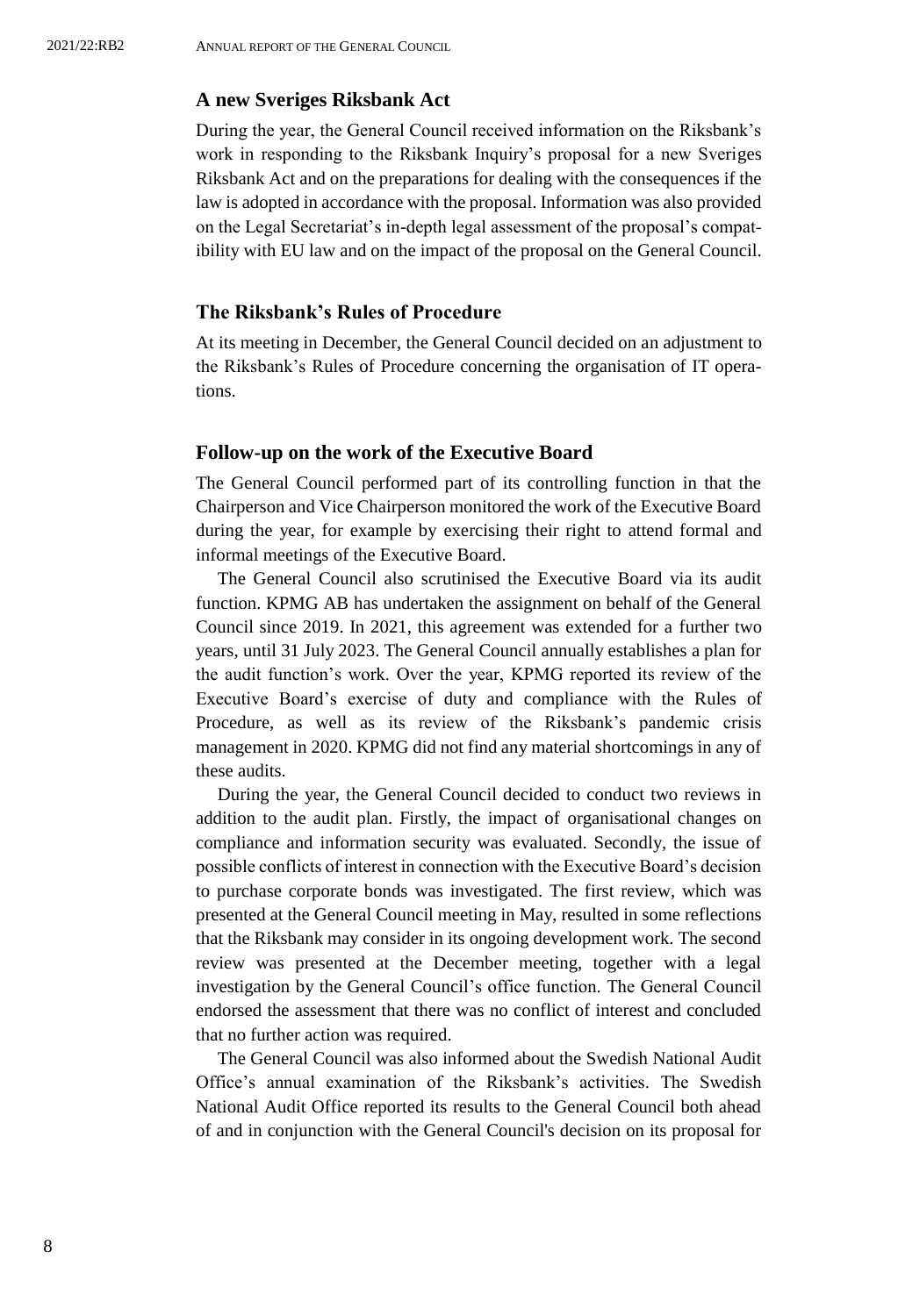the allocation of profits. When the Swedish National Audit Office completed its audit, the General Council received a copy of the auditor's report.

In addition, the Chairperson and Vice Chairperson had regular contact with the Riksbank's internal audit department.

The members of the Executive Board participated regularly in General Council meetings and gave accounts of important decisions and events in the Riksbank's activities. For example, they described current monetary policy and the work of overseeing the stability of the financial system. The General Council was also informed of the Riksdag's review of monetary policy. The Executive Board also provided information on the state of the financial markets, in Sweden, in Europe and globally. Information on measures taken due to the coronavirus pandemic was a recurring item on the General Council's agenda. The General Council also received information on the Executive Board's decision on changes to the Riksbank's instructions and on work on revisions to the Riksbank's ethical regulations.

The General Council received information on the Riksbank Prize in Economic Sciences in Memory of Alfred Nobel 2021.

The General Council received information on the Riksbank's work on the future settlement of payments and securities. Information was also provided on the Riksbank's admittance to the Eurosystem's payment platform TIPS and the work on RIX-INST (instant payments through TIPS) and CCY-INST (cross-border and cross-currency payments through TIPS). The General Council also received information about the e-krona pilot project and participated, with two representatives, in the reference group for the subproject for the design of a logo for the e-krona pilot. The Executive Board also provided the General Council with information on the Payment Report.

The General Council also received information on the decision to publish a new reference rate (SWESTR), as well as on issues concerning redemption and other issues related to cash handling.

Furthermore, the General Council received regular information on the follow-up of the Riksbank's budget and business plan, on the follow-up of financial and operational risks, on the results of asset management and on the outcome of activities in other respects, and on the activities of the internal audit department. The General Council also received information on the Executive Board's decision concerning financial risk provisions.

The General Council regularly received information on the work of establishing an innovation hub in Stockholm in collaboration with the Bank for International Settlements (BIS) and some of the Nordic central banks. In 2020, the Riksdag decided to allow the Riksbank to co-finance the hub for five years for a maximum of SEK 30 million per year. The hub has now been set up and a manager has been appointed.

The General Council received information on the consultation responses submitted by the Executive Board during the year.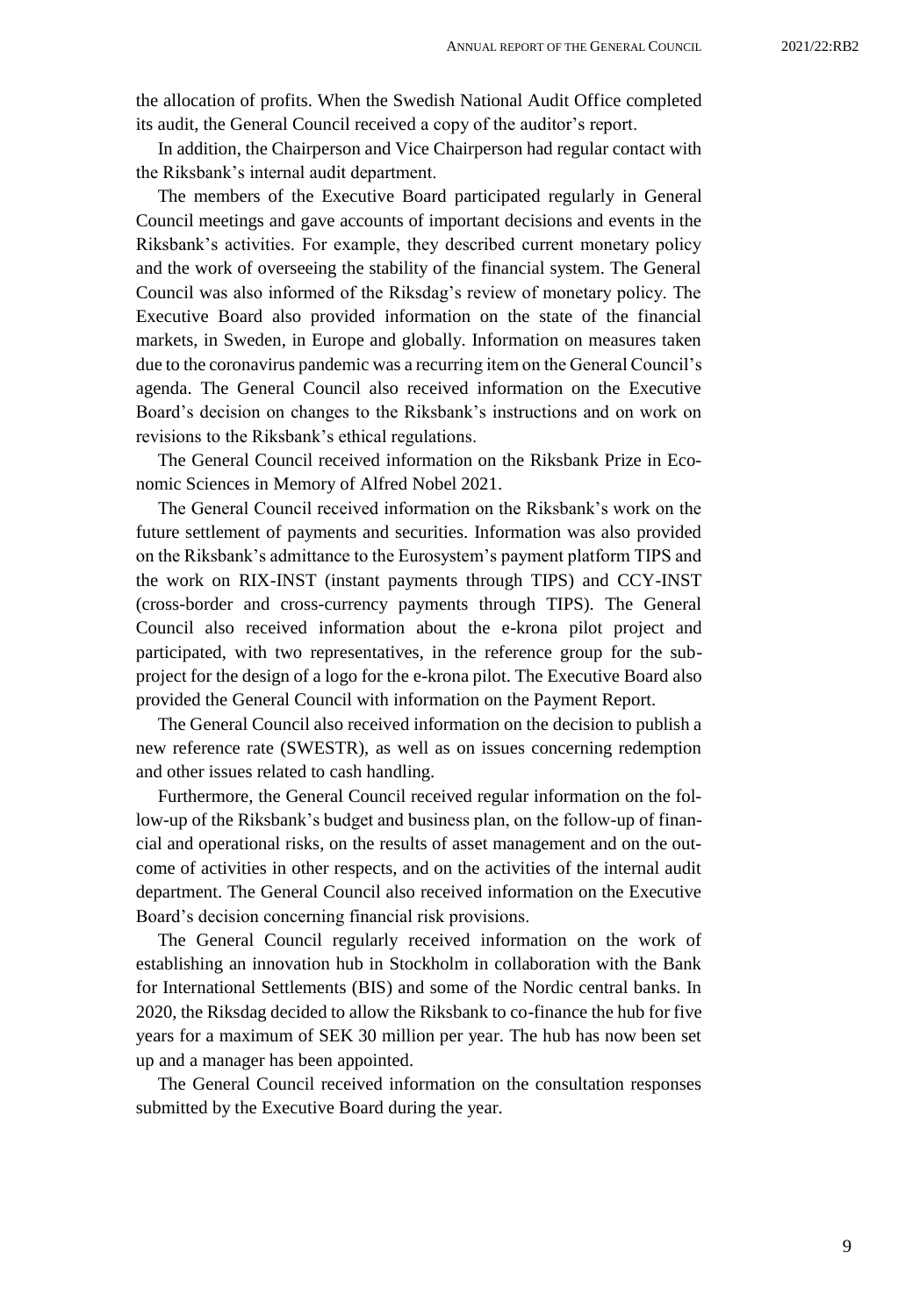The theme lunches that the General Council is usually invited to, at which the Executive Board provides detailed information on various current operational matters, could only be held a few times in conjunction with the General Council's meetings, due to the coronavirus pandemic. They were conducted digitally or as hybrid meetings. The themes discussed were the Riksbank's work on risk, the Tumba Bruk paper mill museum, the SWESTR reference rate and, finally, the G20 agenda for cross-border payments.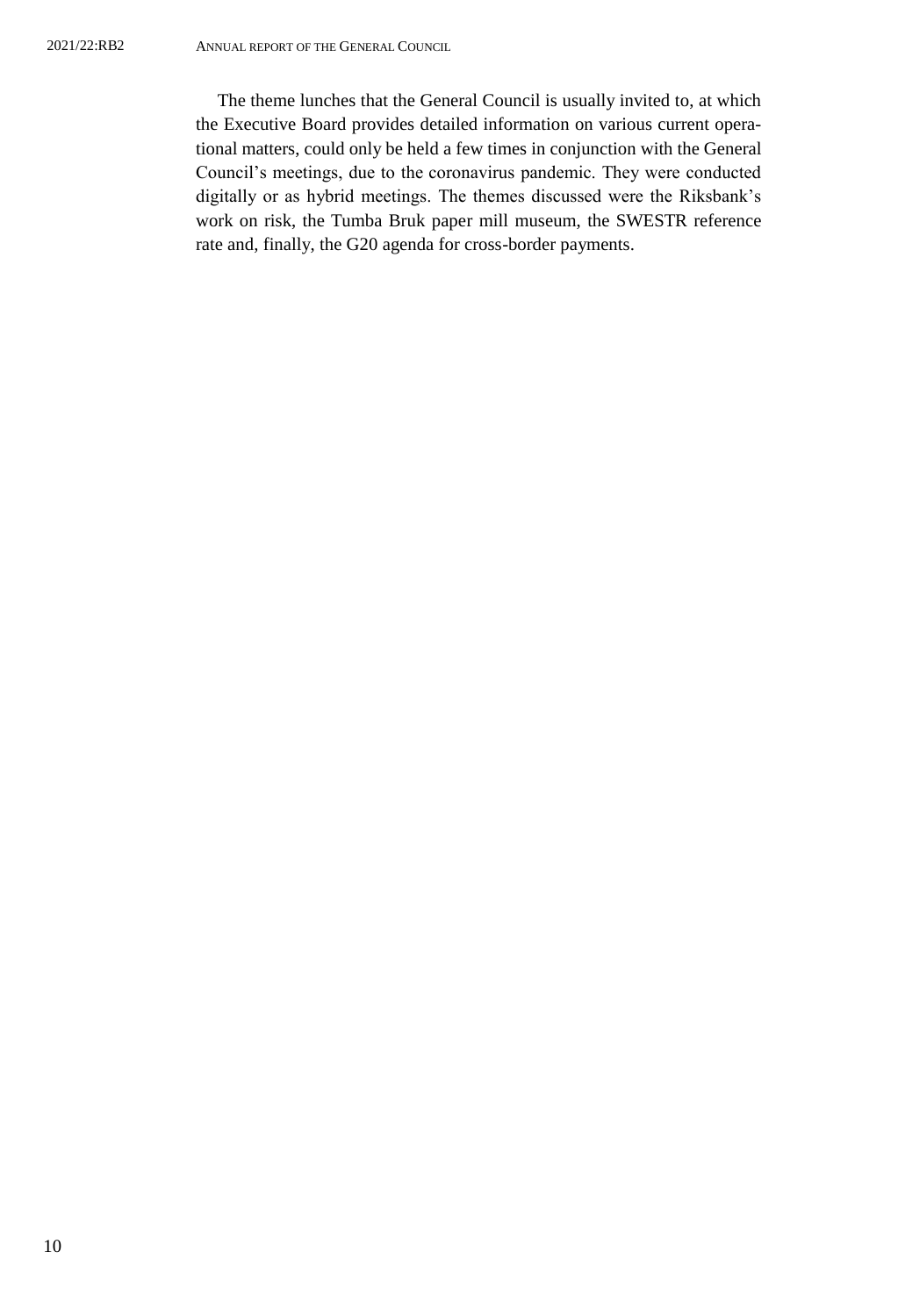## <span id="page-10-0"></span>ANNEX<sub>1</sub> Calculation of the Riksbank's allocation of profit 2021

#### **1 Calculation of the Riksbank's transfer to the Treasury**

| the ignorance a grander to the                                  |          |  |
|-----------------------------------------------------------------|----------|--|
| <b>SEK</b> million                                              |          |  |
| Adjustment of the year's profit                                 |          |  |
| Profit for 2021                                                 | $-36$    |  |
| Less exchange rate gain recorded in the profit and loss account | $-1,293$ |  |
| Price loss recorded on the balance sheet                        | $-8,400$ |  |
| <b>Adjusted profit for 2021</b>                                 | $-9,729$ |  |
| <b>SEK</b> million                                              |          |  |
| <b>Calculation of average adjusted profit</b>                   |          |  |
| Adjusted profit for 2017                                        | 1,272    |  |
| Adjusted profit for 2018                                        | 6,460    |  |
| Adjusted profit for 2019                                        | 18,387   |  |
| Adjusted profit for 2020                                        | 7,782    |  |
| Adjusted profit for 2021                                        | $-9,729$ |  |
| Total adjusted profit for the past five years                   | 24,172   |  |
| Average adjusted profit for the past five years                 | 4,834    |  |
| <b>SEK</b> million                                              |          |  |
| <b>Calculation of transfer amount</b>                           |          |  |
| 80% of the average adjusted profit                              | 3,868    |  |
| Rounding off to SEK 100 millions                                | 32       |  |
| <b>Transfer 2021</b>                                            | 3,900    |  |
|                                                                 |          |  |

#### **2 Calculation of provision to the Riksbank's contingency fund**

| <b>SEK</b> million                          |       |
|---------------------------------------------|-------|
| Transfer to the Riksbank's contingency fund |       |
| Exchange rate gain                          | 1.293 |
| <b>Total</b>                                | 1,293 |